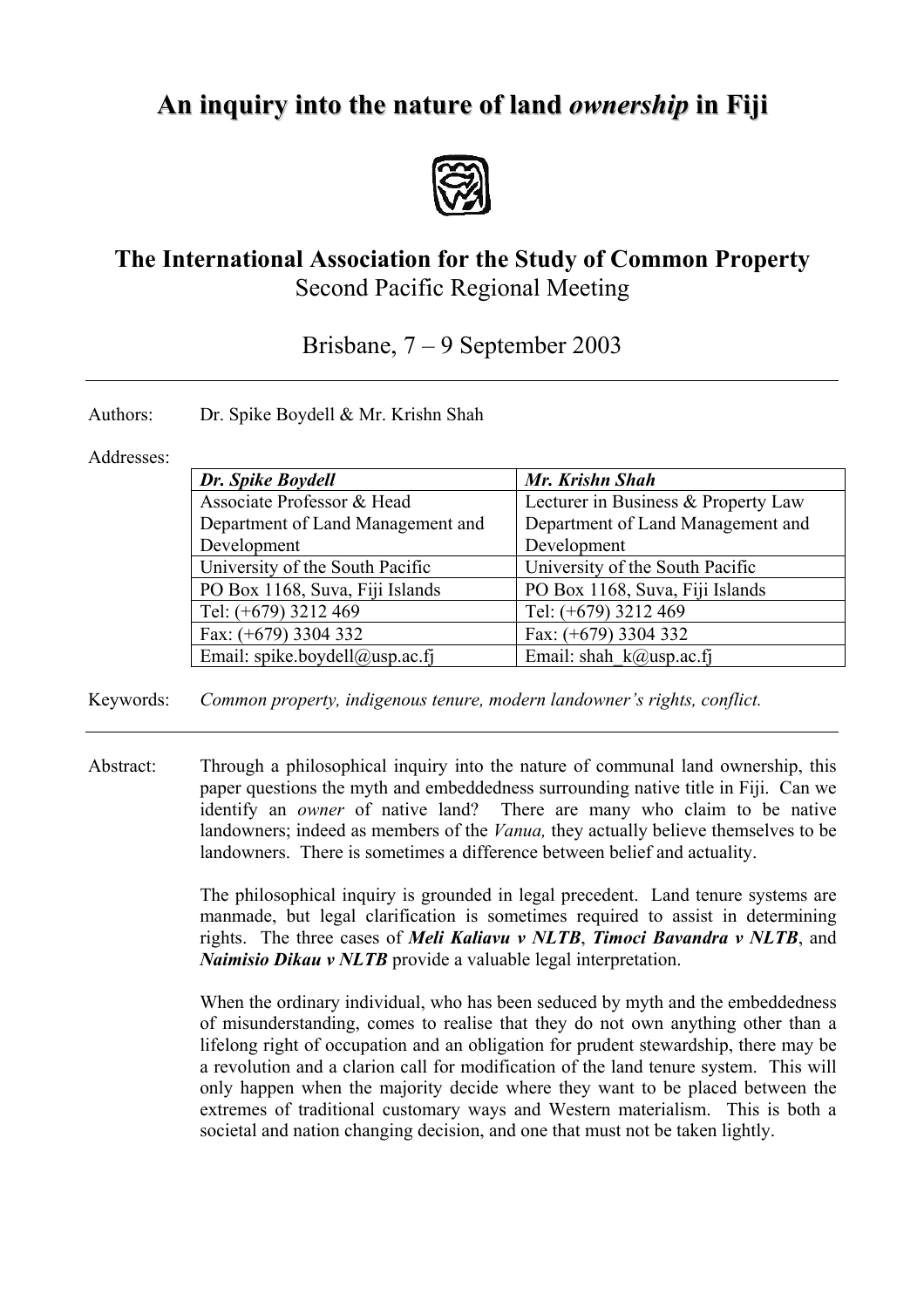Something has been troubling the authors for some time. Perhaps it has become apparent with the strengthening of national resolve and self worth that has been more evident in the indigenous population since the attempted coup of May 2000. It concerns our inquiry into the nature of indigenous land 'ownership' in the Fiji Islands…

We have devoted considerable time to musing on this perplexing inquiry, yet as hard as we try we have yet to meet an *owner* of native land. We have met many who claim to be native *landowners*; indeed as members of the *Vanua,* they actually believe themselves to be landowners. However, there is sometimes a difference between belief and actuality; such is the embeddedness of property. $\frac{1}{1}$ 

There is an established rhetoric that land holds a special place in the Pacific, and nowhere more so than in Fiji. This assertion can be countered with the argument that land holds a special place in all societies as a basis of wealth and power. The Pacific difference lies in the 'special' fact that only a small percentage of land (by area, rather than value) was alienated as a result of colonisation – unlike Africa, and our Pacific neighbours in Australia and New Zealand. There is a burgeoning and plausible contention that a subtle form of alienation, a passing to state control, did actually occur – this argument will be developed after investigating the nature of ownership of land by the natives of Fiji.

What do we mean by ownership? Ownership seems to mean different things to different people. The dictionary definition is straightforward: if you own something, it is yours to do with as you please. You have absolute right over it, to preserve it and even to destroy it. It is yours. This is the western perspective of fee simple absolute in possession, or freehold ownership, albeit constrained by planning, taxation and other statutory requirements and obligations. It is an individualistic paradigm. This is not the essence of indigenous land ownership, which is philosophically vested in communalism.

To explore this communalism further we find it is about relationships: *NoqoKalou, NaqoVanua*. My God, My Land. If we acknowledge the concept of *NoqoKalou, NaqoVanua*, then we accept that there is no separation between God and the land. The land ultimately belongs to God. This links in with the basis of land as a gift, or indigenous right, for occupancy for the duration of life. We cannot take the land with us when we leave this earth, whatever our religious belief.

If land inherently belongs to God, and we accept that we are all God's creatures, the suggestion that indigenous Fijians 'own' the land is flawed, as we would be arguing that owning land means that we own God, or likewise that God (or a part thereof) belongs to us. Of course, we know that this cannot be so. Is this contextual, or applicable on a general basis?

Within *NoqoKalou, NaqoVanua*, we find an inseparable relationship between God, humankind, and the earth. Ultimately, we are all destined to become one with the earth, ashes to ashes, dust to dust, irrespective of our race or religion. The communalism within contemporary Fijian tradition can be interpreted as a form of land stewardship, or guardianship, associated with an enduring sense of place, or relationship to village. This enduring physical and spiritual relationship remains grounded in tradition and custom that is yet to be diluted by the ravages of globalisation.

<span id="page-1-0"></span><sup>&</sup>lt;sup>1</sup> For a fuller discourse on the 'embeddedness' of property, see Hann (Hann, 1998)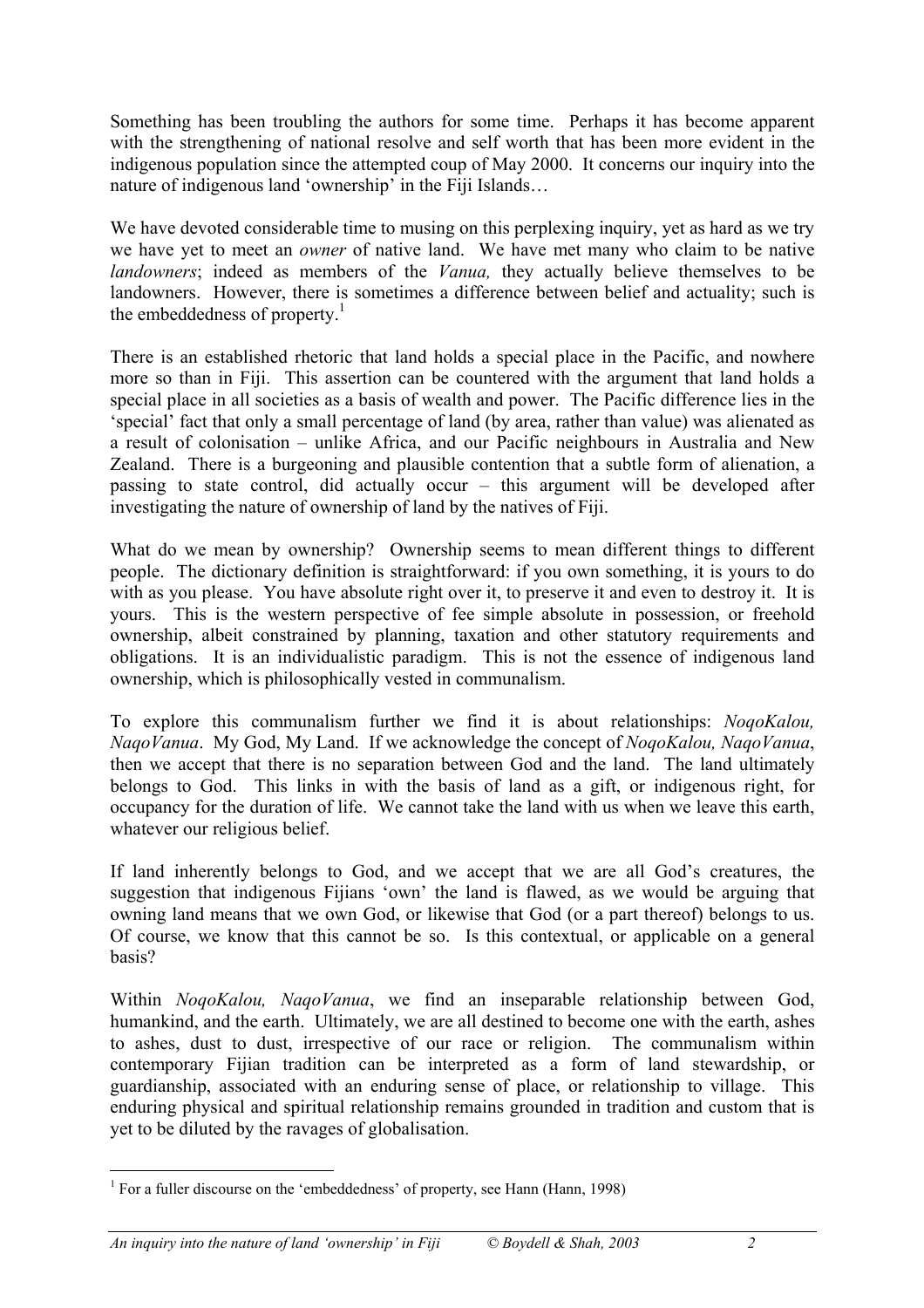We contend that the word 'ownership' has been wrongly adopted into everyday parlance in the Pacific, when used in the context of relationship to, or rights over, land. The individual Fijian has rights over customary land. That is not in question. However, the nature of those rights is open to debate. What is the place of the individual within the communal relationship to place or village?

If in isolation the individual had ownership, then that individual could pass on his or her right to you (or any third party) for money or an alternative form of consideration, and you could become the owner after exchange of a legally binding contract. Yet, we know that this cannot happen, because it is not the individuals to sell, however much they may want to liberate any financial wealth associated with a particular parcel of land. Such is the dilemma of communalism. Nonetheless, this non alienation of land seems to be the vision of Sir Arthur Gordon, rather than the practices of the people of Fiji, for about 10% of land in Fiji was alienated and is now freehold title or State land. It is intriguing to question how, if communal ownership did not have the power to alienate then these sales of freehold land would never have been considered as valid legal transfers. However, contemporary communalism, after the intervention by Sir Gordon, has taken away the rights of alienation from the native owner. A gift from God can become a curse if it is abused or mishandled.

We have tried to rationalise the nature of Fijian land rights within our experience from other societies around the globe. Take the Westminster legal framework for instance, which is widely accepted within post-colonial society. The nearest parallel to an individual Fijians right within the Westminster framework is the *tenancy for life*. Such tenure comes with a range of onerous restrictive covenants within the Fijian context of land. These include prohibitions on sale, exchange, assignment and, in many cases if reserve or village land, subletting. Strong land rights most definitely; but hardly land ownership.

This begs the question, *who does the land belong to*? At one level, we say the *vanua*. The land 'belongs' to the *vanua* within a philosophy of communal stewardship, rather than in individualistic ownership. This stewardship (or guardianship) is embraced in both the tenets of *NoqoKalou, NaqoVanua* and *tenancy for life*, with the responsibility to take care of land for the spirits of ones ancestors, use for ones life and protection, to ensure sustainability of the land for one's descendants who are yet to grace this earth. Is this not the most worthy of philosophies, a precursor of land care and permaculture, and a philosophy that strives for harmony in the relationship between God, humankind, and the earth? It is somehow at odds with the global individualistic aspirations of commercialism and the economic rationality of de Soto, yet so much in harmony with the notion of customary land tenure.

In explaining why capitalism works in the West and fails elsewhere, Hernando de Soto makes a case for individualising land ownership and land title in order that land title can be used as security against financial borrowing.<sup>2</sup> Such economic rationalism is at odds with the pervading sociology of Fijian society. Hitherto, there has not been a savings mentality in the Pacific. In part, this is attributable to the lack of climatic seasonality and, certainly in the case of Fiji, an abundance of subsistence food from the land and ocean. European and non-tropical counterparts have always had to hoard food and grain to let them survive the harshness of winter. It is also attributable to the existence of kinships as assets of the people in the Pacific, and in Fiji where the community views others within the community as theirs, rather than as

<span id="page-2-0"></span> $\overline{a}$  $2$  (Soto, 2000)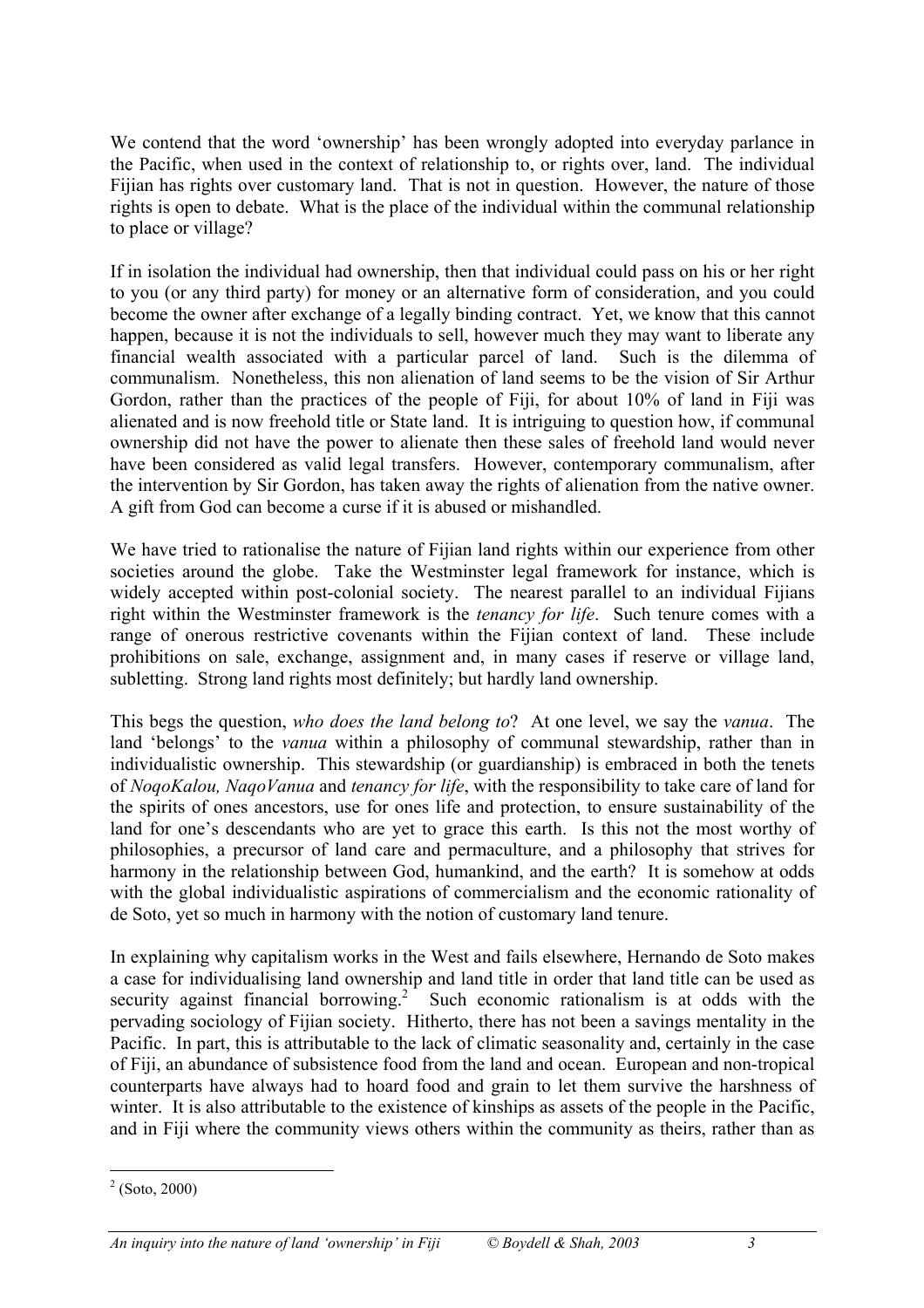separate individuals. It would be much easier for a native Fijian to borrow something from another within the community and the other would be willing to part with something of value to fulfil their customary obligation to his kinship. Living in harmony with the community with a large number of kin rather than individually is the major reason for lack of savings within this community. Interestingly, Asians and Indians with similar income have been able to make reasonable savings, by living in individualistic societies where materialism precedes kinship ties.

Pursuing de Soto's model would necessitate a complete rethinking of contemporary land stewardship in favour of the individual perception of ownership and acquiescence to the global, western influenced, ideal. Is it so ideal? Does individualism and commercialism ensure the optimal sustainability of either the land or society in the relationship that God intended? We think not. This is the dilemma confronting developing nations and their populace. Political rationality the world over is one of short-termism, paying but lip service to the underlying precarious sustainability of natural resources.

One of the critical strategies of the FAO/USP/RICS Foundation South Pacific Land Tenure Conflict Symposium in April 2002 was the need to 'explore and reach consensus on where people/citizens want to be located between the extremes of traditional customary ways and Western materialism'.<sup>[3](#page-3-0)</sup> Inherent in this is that a society, or nation, cannot have both. There is a possibility that a nation can evolve a hybridization that hopefully incorporates the best of both paradigms, but such a societal evolution inevitably incurs significant growing pains. The authors' role in this capacity is not to provide the answer, but rather to ask the question. As Charles Darwin said in questioning evolution, what is important is to ask the question but there is no haste to provide the answer. In this case, the answers and the way forward will take time to manifest.

Earlier we introduced the suggestion that a subtle form of alienation, a passing to state control, did actually occur as part of Fiji's land tenure evolution. This argument is grounded on the changes that have transpired through colonisation and subsequent independence. Before 1874 and the Deed of Cession, tribal control of land was well established, and territorial control in Fiji was determined by the *Law of the Club*. Land was controlled by chiefs, who granted access to their obedient servants, whilst retaining the authority to gift access to others through marriage or favour. Whether such gifts were a grant of individual ownership or not is not clear. Such grants were certainly perceived as 'freehold' by many Europeans who came with the dogma of their own land tenure systems, clearly seeing them as much 'better' than the savage systems of the society they had come to plunder with a flag in their hand and an empire on their mind. It has to be borne in mind that the settlers had only seen freehold estates, but may not have fully appreciated, or understood that these estates were revertible to the Crown upon the non-existence of future heirs to the estates concerned. Similarly, when the native owner alienated land he only alienated the use of land, as the native owner was only familiar with a system where you alienate the use of the land until the occupant needs it. Pre-contact through to the Deed of Cession was a period in which land was in abundance, a never ending asset, which had little materialistic value, and required both toil and sweat to reap any benefits.

The above would suggest that, pre-colonisation, chiefs had ownership by virtue of control, albeit within a different perception of *Noqo Kalou, Noqo Vanua* than that which we

<span id="page-3-0"></span><sup>3</sup> (Boydell, Small, Holzknecht, & Naidu, 2002)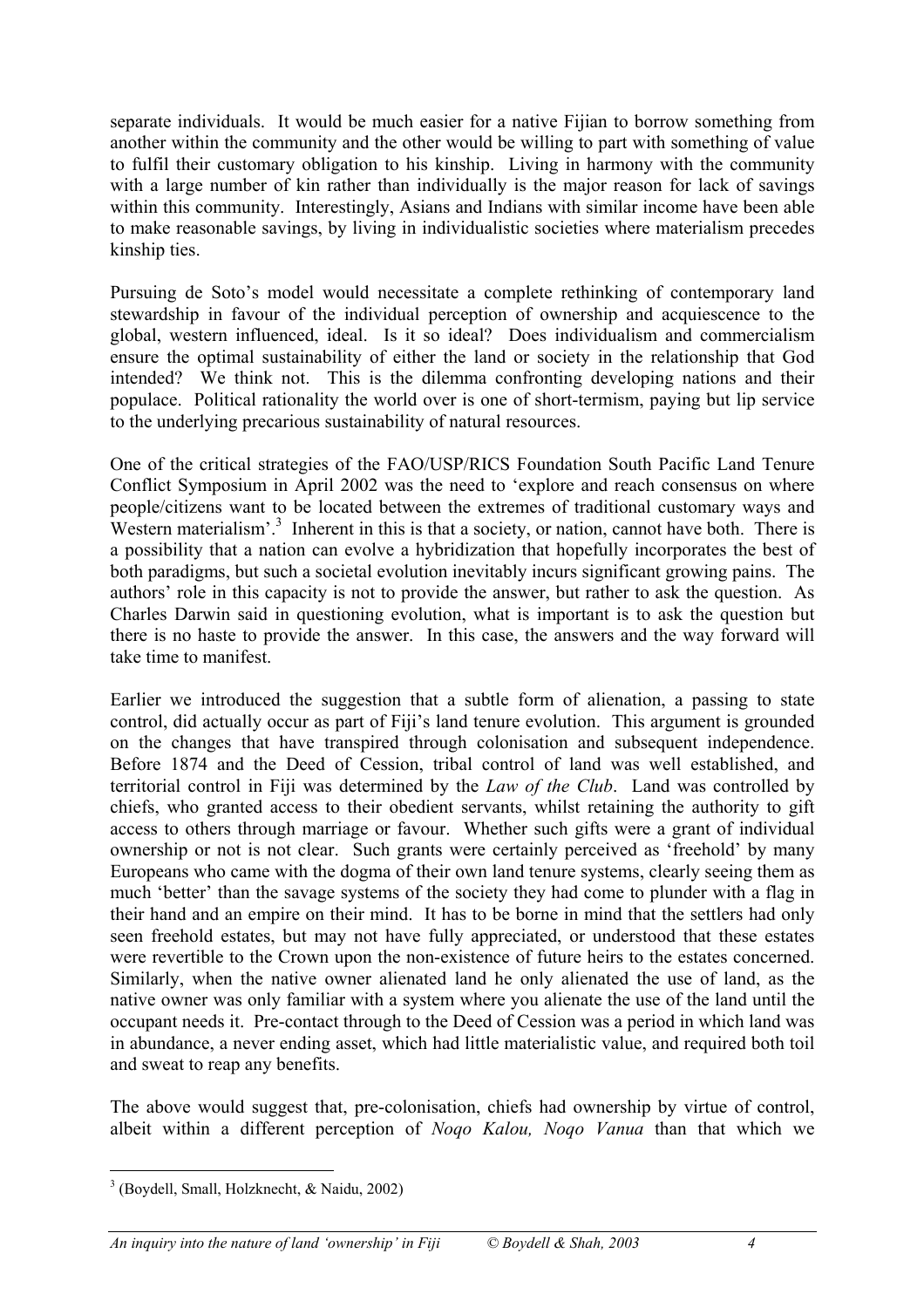understand today, such was the unprecedented authority of the chief as God's representative on earth. Land Tenure patterns were fixed at the time of Cession in 1874. The British Empire exercised their right of land ownership almost instantly. One of the first acts of the Colonial Government was to issue a notice to the effect that "no sale, transfer or assignment of land" would be recognised by the government until a decision had been made on the settlement of existing titles (Gazette; No.2, 12.10.74). $4$ 

After the signing of Deed of Cession, rights of Fijians to the land were guaranteed. Likewise, rights of Europeans and other foreigners who had acquired land in a *bona fide* manner before Cession were also recognised. This provided security of tenure and legitimatised what we today know as the freehold lands in Fiji. In 1874, during the time of Cession, there were many foreign occupiers and claimants to large areas of Fijian land. These claims mostly originated through dealings with Chiefs, traders, and settlers. A commission under V.A. Williams was set up to investigate all claims during a time when about 400,000 acres of land was registered as Freehold land.<sup>[5](#page-4-1)</sup>

The current land tenure patterns are based on the views of Sir Arthur Gordon, the first substantive Governor of Fiji. He set up a framework, establishing the Lands Claims Commission, under which the validity of European claims were determined and the protection of native forms of tenure systems were recognised. Among other issues, the *mataqali* was accepted as the main land-owning unit in Fijian Society. There were various Ordinances and legislation following the Gordon policies. These included the Native Land Ordinance of 1880 – under which alienation of all native land was prohibited, however under Sections XXII and XXIV provisions were made for *mataqali* land to be alienated to individual members of the clan if they desired to. Thus, after holding a 'Native Certificate Title' of the land for five years, the person is entitled to a Crown Grant of his land and after this it will cease to be native land and, in alienability ending, that land would than become freehold.<sup>6</sup> During the 1880's, due to an increase in land transactions, there was need for all recognised land owned by Fijians to be recorded and registered, together with settlement of issues such as boundary and ownership disputes. Thus under this governing Ordinance, the Native Lands Commission was established.

Native Lands Commission (1905 and 1907) allowed customary law to apply to Native land and ensured that Fijians could deal with native land in a customary manner. Tanner suggests that Im Thurm, who was Governor General from 1904 – 10, tried to dismantle the system of communal ownership.<sup>7</sup> de Soto would have been proud of Thurm's reasons, which were grounded on communalism holding back modernisation and the lack of title precluded villagers from obtaining credit by using the land as security. In 1916, the Native Lands Commission failed again. The need for greater control over the leasing of native land and the provisions of greater security increased in 1930's.

In 1940, the Native Land Trust Ordinance established a new system for the administration of native land known as the Native Land Trust Board. It was responsible for administering the unreserved native land on behalf of the owners, including the sub-division of land, issues of leases and collection and distribution of rent. The aims of Native Land Trust Ordinance of

<span id="page-4-0"></span><sup>4</sup>  $^{4}$  (Ward, 1965)<br><sup>5</sup> (Davdall, 2005)

<span id="page-4-1"></span> $^{\circ}$  (Boydell, 2001)<br> $^{\circ}$  The eythers have

<span id="page-4-2"></span> $6$  The authors have no record of such transactions.

<span id="page-4-3"></span> $<sup>7</sup>$  (Tanner, 2003)</sup>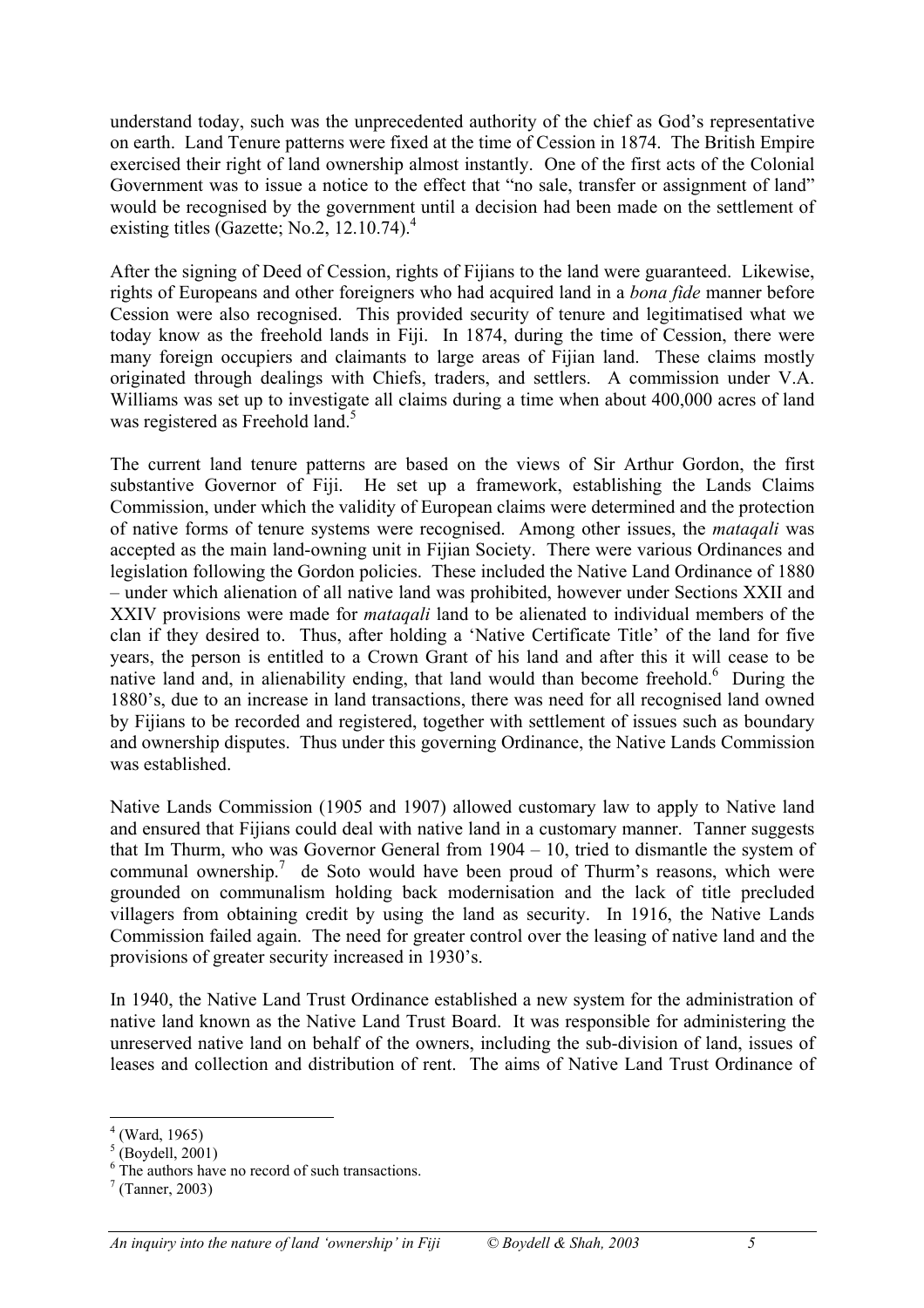1940 were: (a) to ensure that sufficient land remained in Fijians hands for Fijian use; and, (b) to make surplus land available for leasing to non-Fijians.

The framework below outlines the social structural framework of Fijian landholding. This structure was given recognition and regarded as the foundation for land policy in Fiji, especially for native land. It was formulated as recently as the 1939 sitting of the Native Land Commission and has been used since then:

> *Vanua* - headed by *Turaga-i-Taukei Yavusa* (tribe) – headed by *Turaga-ni-qali Mataqali* (Clan) – headed by *Turaga –ni- mataqali*

> > *i Tokatoka* (smaller clan)

This précis of the evolution of land tenure raises several pertinent questions. Senior chiefs who transferred a superior interest and lien to Queen Victoria were the signatories to the Deed of Cession. This suggests, and is commonly accepted, that the chiefs had the authority over and respect of their subjects to act on their behalf. However, let us cast our minds back to this period and ask whom the land belonged to at that time? One assumes that the chiefs were the landowners, not the individual Fijians. Yet, this was the period in history when the concept of indigenous landowners came into being.

The 1939 Land Commission framework of 'aristocracy' is confusing. If parallels were to be drawn with other aristocracies around the globe, the superior interest would seemingly be vested in the *Vanua*, a word that has an apparent complexity of meanings. Accepting that the *Vanua* is headed by the *Turaga-i-Taukei*, this would lead to the assertion that in 1939 the *Turaga-i-Taukei* was the superior landowner, leaving it unclear what ownership 'rights' the individual member of the *Mataqali* or *i-Tokatoka* actually held, both then and now. What is clear is that individual members of the *Vanua* certainly do not appear to be landowners, although collectively they could be taken to be part of a communal stewardship or coguardianship.

At a time when the Native Land Trust Board (NLTB) is under the microscope and some critics argue that it may have outlived its usefulness, we need to reflect on the real impact of the Native Land Trust Ordinance 1940 under which it was established. The authority to act on behalf and in the best interest of the land 'owners' (yes, the statute uses language that perpetuates the myth) is an interesting veneer of the stewardship cycle. Who is the NLTB accountable to? The *Vanua*? The Government? The individual indigenous Fijian? Can they be accountable to the multiple aspirations of a multiplicity of masters? Perhaps it is even more complicated than that.

Did the Native Land Trust Ordinance of 1940 and the establishment of the NLTB effectively, and neatly, transfer the rights of the *Vanua* to the NLTB, whilst ensuring that any net proceeds are distributed back to the *Vanua* in accordance with a proportional formula based on the 1939 aristocratic hierarchy? Apparently, as the NLTO gives the NLTB the authority to make leasing decisions without recourse to the individual *Mataqali* as the NLTB has the statutory delegated authority of the *Vanua*. The place of NLTB employees in traditional society has in most cases resulted in the NLTB succumbing, albeit unnecessarily, to custom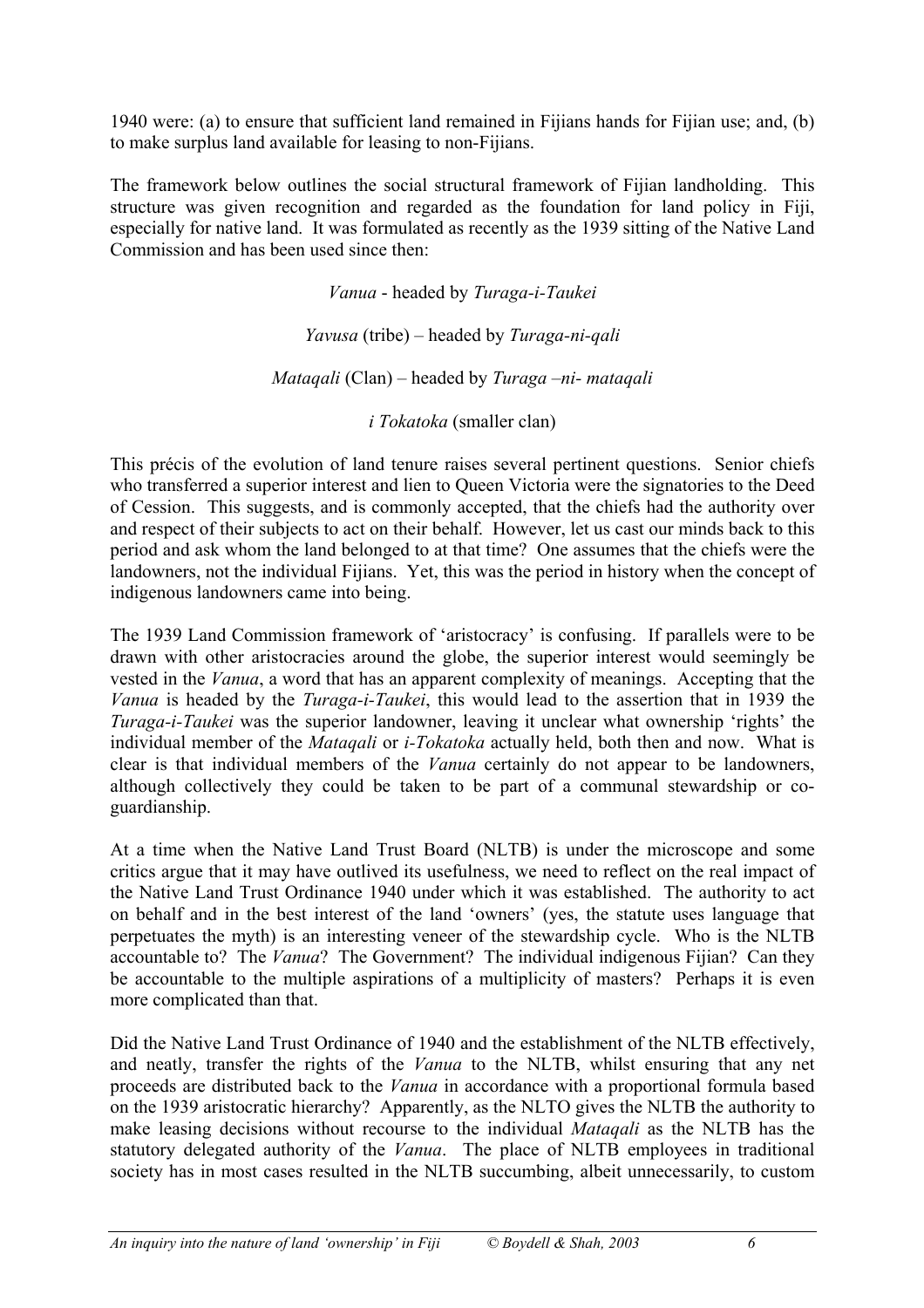through their tokenism of seeking approval for their actions from various levels of the aristocracy. Such custom and practice is certainly under question as the NLTB strives for greater efficiency and aspirations of commercialism with the re-establishment of the Native Land Development Corporation (in the guise of Vanua Land Development Corporation [VLDC] as the commercial arm of the NLTB).

It is important to reflect on some legal precedents that offer authority in determining the rights of those that claim to be landowners. In the case of *Meli Kaliavu and others v NLTB* (1956) 5 FLR 17, the plaintiffs were five members belonging to the *Matanivuga mataqali*. Their claim was for damages and an injunction to stop the NLTB from granting a lease of a portion of land owned by the *Matanivuga mataqali*. This action was commenced by the plaintiffs as members of their *mataqali* within their personal capacities. Hammett J determined that members of a *mataqali* could not sue on behalf of the *mataqali* in their own personal capacity to recover damages, which the *mataqali* may have suffered. Hammett J also commented that this did not mean that the *mataqali* could not recover the damages sustained, the liability for any damages sustained by the mataqali through the actions of the NLTB would make NLTB liable, and the *mataqali* could recover them. However, members in their personal capacity did not have the locus to represent the *mataqali*. [8](#page-6-0) This case was well before independence in Fiji, and it saw the erosion of some rights of control of members of the *mataqali* when it came to deciding as to whether to lease a particular piece of land to someone or not. In addition, this case portrays the shift of decision-making power from the members of the *mataqali* in the communal way, to an individualistic decision of the NLTB.

Meanwhile, 1970 saw independence and political nationhood come into play in Fiji. Today it is hard to separate the role and place of the NLTB from the politics of Government, given the role of both the President and the Minister for Fijian Affairs, currently the Prime Minister, on the Native Land Trust Board. As supreme chief of the *Vanua*, the President has much to gain from the aristocratic hierarchy and proceeds generated by the NLTB. Likewise, the Prime Minister as Minister for Fijian Affairs is in a position to influence the role of the NLTB politically. Moreover, the involvement of the Head of State and Prime Minister interweaves national interests into the operation of the NLTB. As a tool of state, this would suggest that the NLTB's authority effectively vests land control, if not full conventional ownership, in the State. At this point in the dialogue, the social imperatives of communalism appear to move close to the socialist definition of communism – for as we have eluded, if there is no such thing as an individual owner of native land, does the legislation effectively mean that control, and real ownership, of land is really vested in the State? It is clearly not straightforward.

One can look at the post independence decision in the case of *Timoci Bavadra v NLTB* (Unreported) 11/07/1986, where Rooney J affirmed that not only could *mataqali* members not sue in their own personal capacities, but also that a *mataqali* in itself was not an entity which had legal personality. Thus, a *mataqali* could not even bring actions in court as a representative action by its members, for one cannot give what he or she does not have in the first place. Justice Rooney declared in his decision that as a *mataqali* did not have legal personality, it could not give others the right of representing it when it does not have such a right itself.

This decision was reinforced by *Namisio Dikau v NLTB* (1986) 32 FLR 179 where members of a *mataqali* brought an action both in their personal capacities as members, and in their

<span id="page-6-0"></span><sup>8</sup> Hammet, J. per page 20.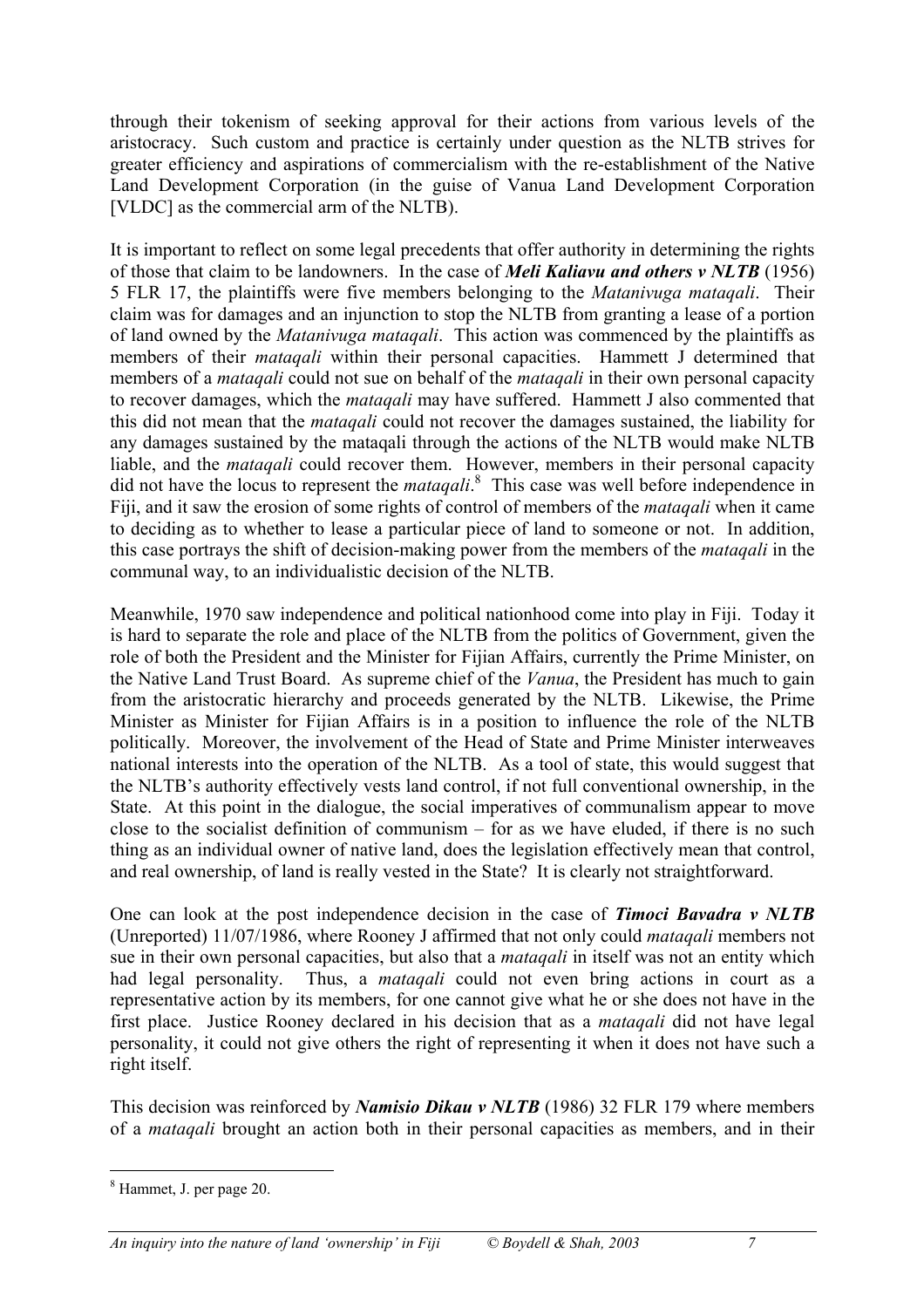representative capacity as representatives of other members of the mataqali. They were once again clearly declared as not having locus to bring a case seeking damages, declarations, and costs.

The above case law highlights that those claiming to be landowners in Fiji, are not even allowed to bring actions in the courts in Fiji as communal owners. These actions are declined, both when brought forward as personal actions and when brought in as representative actions of the *mataqali* or the members. Whatever the myth surrounding land ownership may be, the legal scenario is clear in that communal *landowners* have no place in the courts of the Fiji Islands when it comes to exercising rights as landowners.

So, who can bring claims on behalf of those who proclaim to be landowners? The answer is clear - it is the landowner. This again raises the question as to who is the *landowner*. Despite how agitated native owners (or rather 'guardians') may feel with this question, the legal precedents determine that all native land is legally owned by the Native Land Trust Board as the legal owner and the rightful litigant for all claims regarding native land. The feared warriors who controlled the land and claimed *ownership* until Cession are apparently nothing more than toothless tigers, who claim to have ownership, albeit that they have neither control nor legal redress.

We could question if this is the reality that was actually intended, but history and legal precedent has brought us to the current scenario. In the case of *Waisake Ratu & Others v NLTB* (Civil Action) No. 580 of 1984 Cullinan J stated that he would not be willing to interpret that the Parliament of Fiji intended that native owners comprising of more than half the population and *owning* more than 85% of the lands were to be excluded from the courts. Due to their population size and their landholdings they had to have representation. Yet, when Rooney J gave decision in *Namisio Dikau v NLTB* he clearly stated that because 85% of the landholdings were controlled by Fijians who were more than half the population, they had to be excluded from the courts as not doing so would cause chaos. The answer thus lies in the fact that land tenure systems are manmade and they evolve to serve the needs of the people. Whilst they are manmade, those who have most to gain from their operation make the rules. The system is made to accommodate the particular way of life of the people, laws and most importantly the physical environment. They are subject to change and should be transmitted from generation to generation with efficient modification. When the ordinary individual, who has been seduced by myth and the embeddedness of misunderstanding comes to realise that they don't actually own anything other than a lifelong right of occupation, there may be a revolution and a clarion call for modification… but this will only happen when the majority decide where they want to be placed between the extremes of traditional customary ways and Western materialism. That is both a society and nation changing decision, and one that should not be taken lightly. What is important is that the questions are asked and that people are aware of their rights and obligations under the status quo and any subsequent modification.

In closing, it is appropriate to return to the concept of *Noqo Kalou, Noqo Vanua.* Earlier we suggested that God does not belong to the people, but people (would like to) believe that they belong to God. It follows that the land apparently does not belong to the indigenous Fijian people, rather that the people belong to the land.<sup>9</sup>

<span id="page-7-0"></span> $9^9$  Blake notes that a similar conclusion was reached in Australian case law over thirty years ago (Blake, 2003). In *Milirrpum v Nabalco Pty Ltd* (1971) 17 FLR 141 at 270 Blackburn J described the Aboriginal relationship with the land as the Aboriginal clan belongs to the land rather than land belonging to the clan.